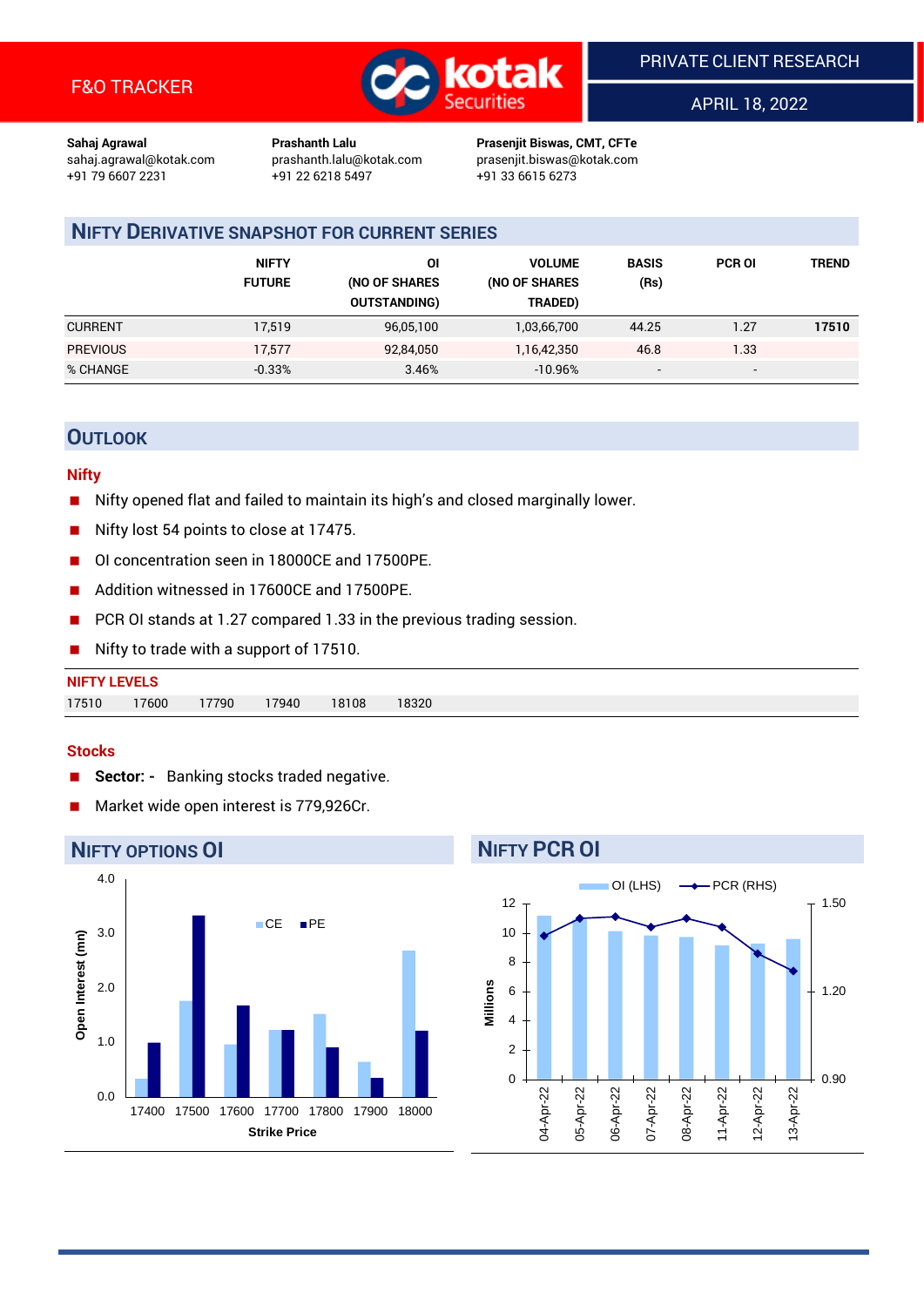# **FUTURE STATISTICS**

|  | <b>OI INCREASE</b> |  |
|--|--------------------|--|
|  |                    |  |

| <b>SYMBOL</b>     | ΟI    | ΟI          | <b>PRICE CHG</b> |
|-------------------|-------|-------------|------------------|
|                   | (%)   | (SHARES)    | $(\%)$           |
| AMBUJACEM         | 10.5% | 3,09,28,500 | 2.7%             |
| LTI               | 6.8%  | 13,00,950   | 2.2%             |
| <b>OBEROIRLTY</b> | 6.8%  | 43,28,800   | 0.1%             |
| <b>PERSISTENT</b> | 6.4%  | 4,40,700    | $-1.2%$          |
| <b>LTTS</b>       | 6.2%  | 9,56,000    | $-1.9%$          |
| <b>HDFCBANK</b>   | 5.6%  | 6.03.47.100 | $-1.9%$          |
| <b>NTPC</b>       | 5.6%  | 6,93,06,300 | 0.9%             |
| <b>LAURUSLABS</b> | 5.1%  | 72,90,900   | 1.4%             |
| <b>PFIZER</b>     | 4.7%  | 1,32,500    | 0.6%             |
| <b>INDIAMART</b>  | 4.6%  | 3.30.450    | $-2.3%$          |

| <b>OI DECREASE</b> |          |             |                  |
|--------------------|----------|-------------|------------------|
| <b>SYMBOL</b>      | ΟI       | ΩI          | <b>PRICE CHG</b> |
|                    | (%)      | (SHARES)    | (%)              |
| <b>HONAUT</b>      | $-11.5%$ | 6,795       | 0.6%             |
| <b>JKCEMENT</b>    | $-8.5%$  | 2,80,525    | 1.5%             |
| <b>ASTRAL</b>      | $-7.1%$  | 6,82,550    | 0.2%             |
| <b>GUJGASLTD</b>   | $-6.8%$  | 36,22,500   | 0.9%             |
| <b>ALKEM</b>       | $-6.8%$  | 2,07,200    | $-0.9%$          |
| APOLLOHOSP         | $-6.6%$  | 18,54,875   | 2.6%             |
| NAM-INDIA          | $-6.3%$  | 27,90,400   | 0.5%             |
| <b>CHAMBLFERT</b>  | $-5.5%$  | 27,60,000   | 3.6%             |
| DALBHARAT          | $-5.2%$  | 12,30,000   | 1.7%             |
| M&M                | $-5.1%$  | 1,16,69,700 | 0.6%             |

# **CASH STATISTICS**

| <b>TOP VOLUMES</b> |                      |              |              |  |  |  |  |  |
|--------------------|----------------------|--------------|--------------|--|--|--|--|--|
| <b>SYMBOL</b>      | <b>TRADED SHARES</b> | <b>VALUE</b> | <b>CLOSE</b> |  |  |  |  |  |
|                    | (QTY)                | (IN LAKHS)   |              |  |  |  |  |  |
| <b>HDFCBANK</b>    | 1,44,46,260          | 2,13,484     | 1,465        |  |  |  |  |  |
| <b>ICICIBANK</b>   | 1,61,19,956          | 1,23,632     | 762          |  |  |  |  |  |
| <b>RELIANCE</b>    | 47,78,478            | 1,22,582     | 2,552        |  |  |  |  |  |
| <b>HDFC</b>        | 42.57.122            | 1,02,131     | 2.379        |  |  |  |  |  |
| <b>TATAPOWER</b>   | 3,14,60,232          | 86,708       | 273          |  |  |  |  |  |
| <b>SBIN</b>        | 1.54.40.525          | 79.840       | 518          |  |  |  |  |  |
| <b>TATAMOTORS</b>  | 1,68,17,981          | 73,147       | 431          |  |  |  |  |  |
| AMBUJACEM          | 1,78,17,591          | 65,572       | 369          |  |  |  |  |  |
| <b>ADANIPOWER</b>  | 2.74.25.466          | 62,177       | 223          |  |  |  |  |  |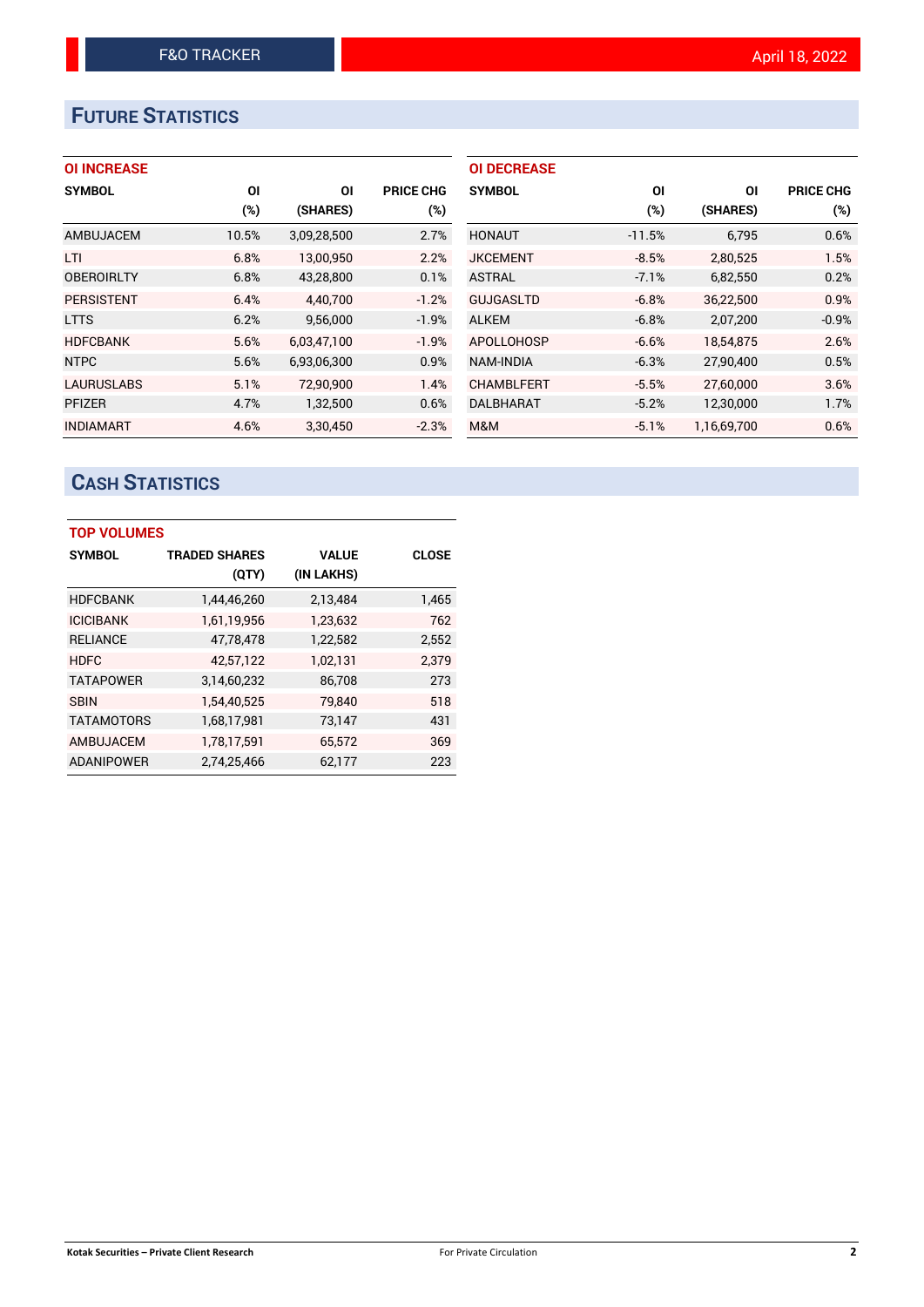# **OPTION STATISTICS**

## **SIGNIFICANT CALL OPEN INTEREST**

| <b>SYMBOL</b>    | <b>STRK</b>  | <b>OPTION</b> | <b>CLOSE</b> | FUT          | ΟI          |
|------------------|--------------|---------------|--------------|--------------|-------------|
|                  | <b>PRICE</b> | TYPE          | (RS)         | <b>CLOSE</b> | (SHARES)    |
| ONGC             | 175          | <b>CE</b>     | 2.6          | 174          | 3,36,64,400 |
| <b>COALINDIA</b> | 200          | <b>CE</b>     | 2.1          | 187          | 1,20,66,600 |
| NTPC             | 160          | <b>CE</b>     | 0.9          | 155          | 2,19,33,600 |
| GAIL             | 170          | CF            | 4.3          | 169          | 84,85,100   |
| <b>MARUTI</b>    | 8000         | CE            | 38.0         | 7.473        | 6,21,900    |
| <b>NTPC</b>      | 155          | CE            | 2.0          | 155          | 1,85,42,100 |
| <b>TATAPOWER</b> | 300          | CE            | 2.9          | 274          | 2,64,53,250 |
| <b>HINDALCO</b>  | 600          | CE            | 2.9          | 549          | 66,52,100   |
| ONGC             | 180          | CE            | 1.6          | 174          | 1,45,06,800 |
| <b>IOC</b>       | 130          | <b>CE</b>     | 2.4          | 128          | 1,32,60,000 |

## **SIGNIFICANT PUT OPEN INTEREST**

| <b>SYMBOL</b>     | <b>STRK</b><br><b>PRICE</b> | <b>OPTION</b><br><b>TYPE</b> | <b>CLOSE</b><br>(RS) | <b>FUT</b><br><b>CLOSE</b> | ΟI<br>(SHARES) |
|-------------------|-----------------------------|------------------------------|----------------------|----------------------------|----------------|
| <b>NTPC</b>       | 150                         | PF                           | 0.7                  | 155                        | 1,12,80,300    |
| <b>COALINDIA</b>  | 170                         | PF                           | 0.8                  | 187                        | 55,73,400      |
| <b>ITC</b>        | 250                         | PF                           | 0.9                  | 270                        | 96,19,200      |
| <b>TATAPOWER</b>  | 250                         | PF                           | 2.0                  | 274                        | 80,52,750      |
| <b>TATAPOWER</b>  | 260                         | <b>PE</b>                    | 4.0                  | 274                        | 76,14,000      |
| ONGC              | 170                         | PF                           | 1.7                  | 174                        | 41.58.000      |
| <b>TCS</b>        | 3,700                       | PF                           | 83.2                 | 3,666                      | 7,14,900       |
| <b>NTPC</b>       | 145                         | <b>PE</b>                    | 0.3                  | 155                        | 44,74,500      |
| <b>TATAPOWER</b>  | 240                         | PF                           | 0.9                  | 274                        | 57,98,250      |
| <b>TATAMOTORS</b> | 400                         | <b>PE</b>                    | 3.3                  | 432                        | 50,75,850      |

| SIGNIFICANT CALL OPEN INTEREST ADDITION |              |               |             |        |              | SIGNIFICANT PUT OPEN INTEREST ADDITION |              |               |             |        |              |
|-----------------------------------------|--------------|---------------|-------------|--------|--------------|----------------------------------------|--------------|---------------|-------------|--------|--------------|
| <b>SYMBOL</b>                           | STRK         | <b>OPTION</b> | <b>OPEN</b> | OI CHG | <b>CLOSE</b> | <b>SYMBOL</b>                          | <b>STRK</b>  | <b>OPTION</b> | <b>OPEN</b> | OI CHG | <b>CLOSE</b> |
|                                         | <b>PRICE</b> | <b>TYPE</b>   | <b>INT</b>  | (%)    | (Rs)         |                                        | <b>PRICE</b> | <b>TYPE</b>   | <b>INT</b>  | (%)    | (Rs)         |
| <b>HDFCBANK</b>                         | 1,470        | <b>CE</b>     | 5,40,650    | 719%   | 38.5         | AMBUJACEM                              | 375          | PE            | 1,02,000    | 6700%  | 14.1         |
| <b>INDHOTEL</b>                         | 295          | <b>CE</b>     | 9.93.434    | 384%   | 0.6          | <b>HDFCBANK</b>                        | 1,360        | PE            | 9.30.600    | 413%   | 5.1          |
| <b>HDFCBANK</b>                         | 1,480        | <b>CE</b>     | 12,29,250   | 225%   | 33.6         | <b>ONGC</b>                            | 172          | <b>PE</b>     | 18,01,800   | 255%   | 2.4          |
| <b>ABFRL</b>                            | 310          | <b>CE</b>     | 23.79.000   | 203%   | 5.4          | <b>TATAMOTORS</b>                      | 310          | <b>PE</b>     | 1.25.400    | 214%   | 0.2          |
| <b>UPL</b>                              | 830          | <b>CE</b>     | 13,05,200   | 199%   | 17.5         | <b>JSWSTEEL</b>                        | 780          | <b>PE</b>     | 1,03,950    | 175%   | 31.0         |
| <b>HDFCBANK</b>                         | 1,450        | <b>CE</b>     | 3,09,100    | 185%   | 49.1         | GAIL                                   | 170          | <b>PE</b>     | 8.11.300    | 166%   | 5.7          |
| <b>HDFCBANK</b>                         | 1,460        | <b>CE</b>     | 6,13,800    | 175%   | 43.0         | <b>UPL</b>                             | 830          | <b>PE</b>     | 1,62,500    | 150%   | 25.5         |
| M&MFIN                                  | 205          | <b>CE</b>     | 2.72.000    | 143%   | 0.9          | M&MFIN                                 | 177          | <b>PE</b>     | 1.28.000    | 129%   | 3.8          |
| <b>INDIACEM</b>                         | 232          | <b>CE</b>     | 1,53,700    | 141%   | 6.0          | M&M                                    | 870          | <b>PE</b>     | 1,17,600    | 124%   | 16.5         |
| <b>COALINDIA</b>                        | 232          | <b>CE</b>     | 1,09,200    | 136%   | 0.3          | <b>INDHOTEL</b>                        | 260          | <b>PE</b>     | 4,70,574    | 113%   | 12.7         |

|                 | <b>CALL OPTION VOLUMES</b> |               |                  |              |                 | <b>PUT OPTION VOLUMES</b> |               |                  |              |  |
|-----------------|----------------------------|---------------|------------------|--------------|-----------------|---------------------------|---------------|------------------|--------------|--|
| <b>SYMBOL</b>   | <b>STRK</b>                | <b>OPTION</b> | <b>CONTRACTS</b> | <b>CLOSE</b> | <b>SYMBOL</b>   | <b>STRK</b>               | <b>OPTION</b> | <b>CONTRACTS</b> | <b>CLOSE</b> |  |
|                 | <b>PRICE</b>               | <b>TYPE</b>   |                  | (Rs)         |                 | <b>PRICE</b>              | <b>TYPE</b>   |                  | (Rs)         |  |
| <b>INFY</b>     | 1,800                      | <b>CE</b>     | 27,997           | 25.1         | <b>INFY</b>     | 1,700                     | <b>PE</b>     | 8,878            | 23.3         |  |
| <b>HDFCBANK</b> | 1.500                      | <b>CE</b>     | 25,646           | 25.4         | <b>HDFCBANK</b> | 1.400                     | <b>PE</b>     | 6.896            | 11.4         |  |
| <b>RELIANCE</b> | 2,600                      | <b>CE</b>     | 20,381           | 39.6         | <b>TCS</b>      | 3,700                     | <b>PE</b>     | 6,377            | 83.2         |  |
| <b>ITC</b>      | 270                        | <b>CE</b>     | 17.508           | 6.6          | <b>INFY</b>     | 1.740                     | <b>PE</b>     | 5.815            | 37.8         |  |
| <b>TCS</b>      | 3,700                      | <b>CE</b>     | 16,927           | 50.1         | <b>HDFCBANK</b> | 1,500                     | <b>PE</b>     | 5,633            | 51.8         |  |
| <b>TCS</b>      | 3,800                      | <b>CE</b>     | 15,953           | 21.6         | <b>TCS</b>      | 3.600                     | <b>PE</b>     | 5,374            | 35.1         |  |
| <b>INFY</b>     | 1,760                      | <b>CE</b>     | 14,824           | 42.6         | <b>HDFCBANK</b> | 1,480                     | <b>PE</b>     | 5,241            | 39.9         |  |
| <b>HDFCBANK</b> | 1.600                      | <b>CE</b>     | 13.927           | 7.4          | <b>INFY</b>     | 1,680                     | <b>PE</b>     | 5,086            | 18.4         |  |
| <b>INFY</b>     | 1,900                      | <b>CE</b>     | 13,352           | 7.5          | <b>ITC</b>      | 260                       | <b>PE</b>     | 4,863            | 2.4          |  |
| <b>RELIANCE</b> | 2,700                      | <b>CE</b>     | 12,675           | 13.7         | <b>INFY</b>     | 1,640                     | <b>PE</b>     | 4,833            | 10.6         |  |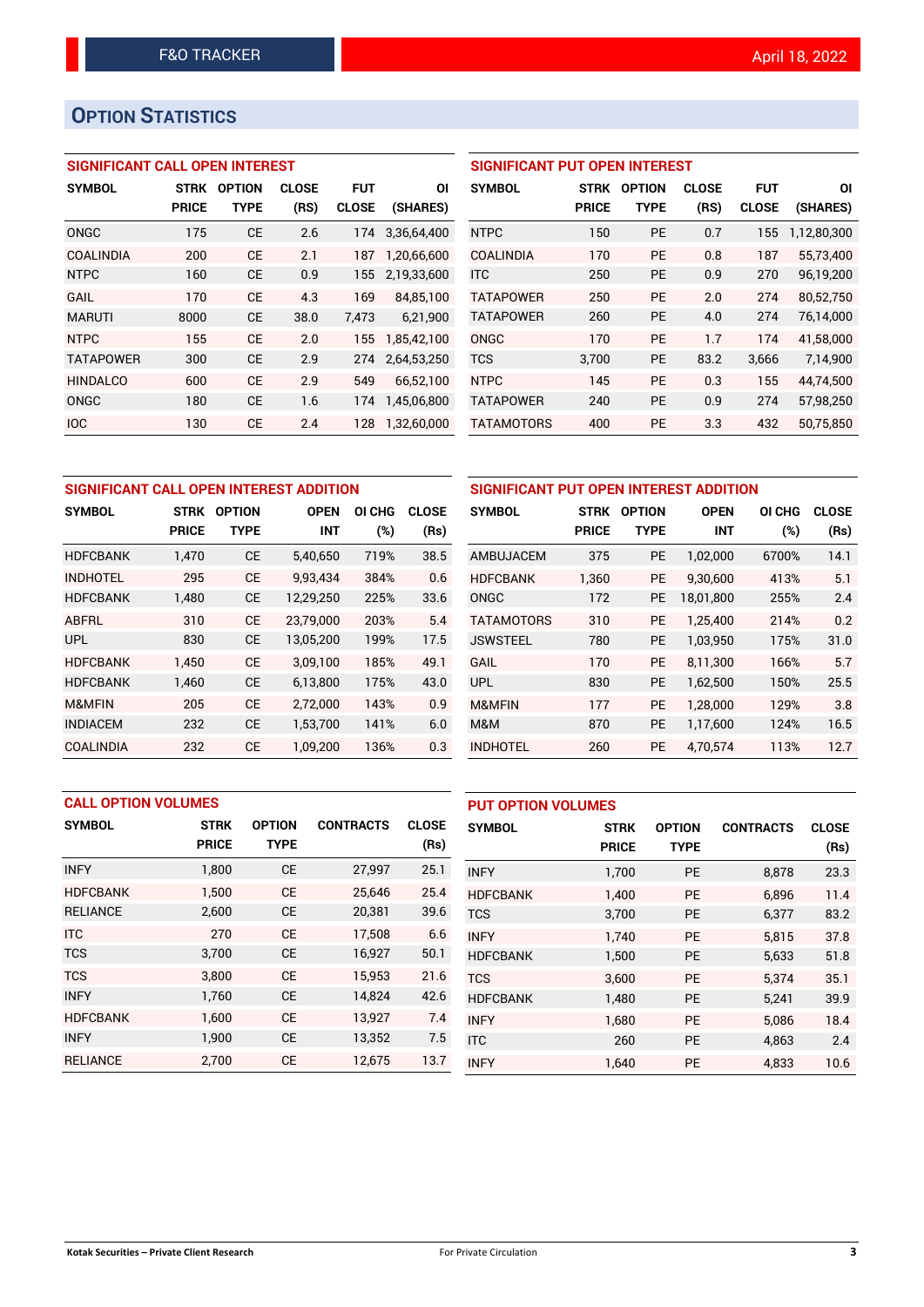#### **RATING SCALE (PRIVATE CLIENT GROUP)**

- **BUY**  Stock/Index looks strong from the expiry/near term perspective and is expected to gain on the basis of technical and/or derivative parameters. Time frame is minimum of current expiry and in certain cases extend to the next series depending on the stock behaviour. Strict stop loss needs to be adhered to for every buy/long recommendation given.
- **SELL** Stock/Index looks weak from the expiry/near term perspective and is expected to gain on the basis of technical and/or derivative parameters. Time frame is minimum of current expiry and in certain cases extend to the next series depending on the stock behaviour. Strict stop loss needs to be adhered to for every sell/short recommendation given.

#### **FUNDAMENTAL RESEARCH TEAM (PRIVATE CLIENT GROUP)**

**Shrikant Chouhan Arun Agarwal Amit Agarwal, CFA Hemali Dhame** shrikant.chouhan@kotak.com arun.agarwal@kotak.com agarwal.amit@kotak.com Hemali.Dhame@kotak.com +91 22 6218 5408 +91 22 6218 6443 +91 22 6218 6439 +91 22 6218 6433

Metals & Mining, Midcap Pharmaceuticals Pharmaceuticals Research Associate Support Executive<br>
iatin.damania@kotak.com purvi.shah@kotak.com rini.mehta@kotak.com k.kathirvelu@kotak.com jatin.damania@kotak.com

**Sumit Pokharna** Pankaj Kumar<br>Oil and Gas, Information Tech Construction, sumit.pokharna@kotak.com pankajr.kumar@kotak.com +91 22 6218 6438 +91 22 6218 6434

Construction, Capital Goods & Midcaps

Transportation, Paints, FMCG

**Jatin Damania Purvi Shah Rini Mehta K. Kathirvelu** +91 22 6218 6440 +91 22 6218 6432 +91 80801 97299 +91 22 6218 6427

### **TECHNICAL RESEARCH TEAM (PRIVATE CLIENT GROUP)**

**Shrikant Chouhan Amol Athawale Sayed Haider** [shrikant.chouhan@kotak.com](mailto:shrikant.chouhan@kotak.com) [amol.athawale@kotak.com](mailto:amol.athawale@kotak.com) Research Associate +91 22 6218 5408 +91 20 6620 3350 [sayed.haider@kotak.com](mailto:sayed.haider@kotak.com)

+91 22 62185498

#### **DERIVATIVES RESEARCH TEAM (PRIVATE CLIENT GROUP)**

+91 79 6607 2231 +91 22 6218 5497 +91 33 6615 6273

**Sahaj Agrawal Prashanth Lalu Prasenjit Biswas, CMT, CFTe** [prasenjit.biswas@kotak.com](mailto:prasenjit.biswas@kotak.com)